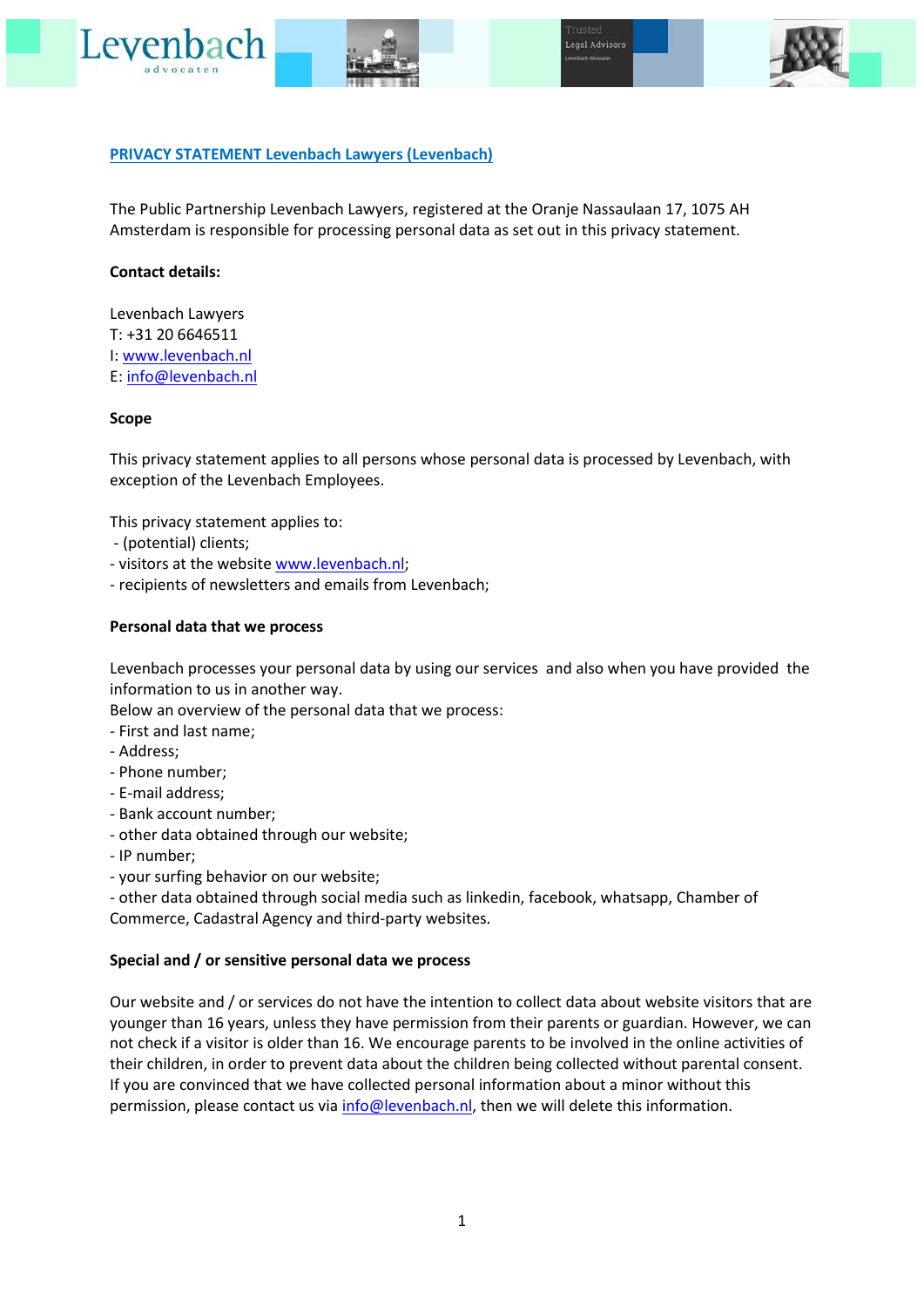





### **For what purpose and on which basis we process personal data**

Levenbach processes your personal data for the following purposes:

- The execution of an assignment agreement with regards to legal services by the lawyers or Levenbach;

- Compliance with legal obligations; for example the WWFT
- Processing your payment;
- Sending our newsletter and / or other announcements;
- To contact you by phone or e-mail when necessary to carry out our services;
- To inform you about changes of our services or extension thereof;
- to offer you the possibility to create an account;
- To deliver goods and services to you;
- Performing marketing campaigns;
- Improving and securing our website [www.levenbach.nl](http://www.levenbach.nl/)
- keeping track of the views on our website and making statistics;

## **Basics for processing personal data**

We process your personal data on the basis of your permission, legal obligation and legitimate interest; as far as legitimate interest is concerned, if we do not make an unreasonable violation of your privacy.

### **Automated decisions**

Levenbach does not make decisions based on automated processing on matters that can have (significant) consequences for people. These are decisions that are taken by computer programs or systems, without involving a person (such as a Levenbach employee). Levenbach uses the following computer programs or systems:

- NAW data in Legal Sense, Twinfield for CRM and accounting and time registration,
- NAW data in Microsoft Office files.

## **How we protect personal data**

Levenbach takes the protection of your data seriously and takes appropriate measures to prevent misuse, loss, unauthorized access, unwanted disclosure and unauthorized modification. If you have the impression that your information is not properly secured or there are indications of abuse, please contact [info@levenbach.nl.](mailto:info@levenbach.nl)

Levenbach takes your privacy seriously and takes both physical and technical precautions to protect your privacy.

Levenbach has taken the following security measures:

- Access and general security to networks and network services
- Password policy
- Physical access security servers
- Anti-virus and anti-spam protection
- Back- up data
- Limitations for installing software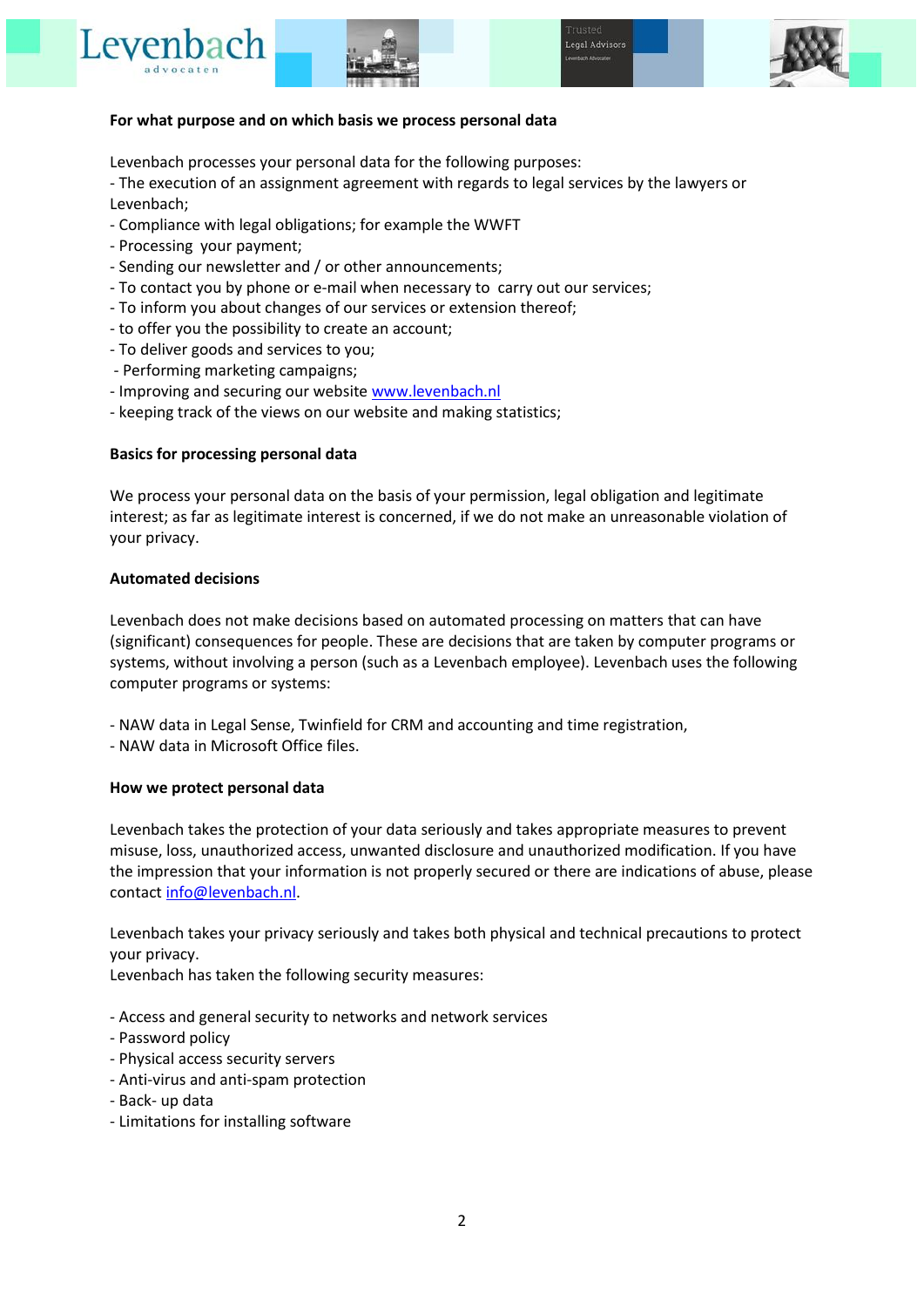# Lever





# **How long we keep personal data**

Levenbach does not store your personal data longer than is strictly necessary to achieve the purposes for which your data is collected. We use a storage period of 7 years because we are legally obliged to do so.

# **Sharing personal data with third parties**

Levenbach only transfers personal data to third parties if this is necessary for the execution of our agreement with you or to comply with a legal obligation. Your personal data will not be shared with third parties for commercial purposes except for the situation that we organize an event or conference, for which the sharing of personal data is necessary.

# **Transfer outside European Economic Area (EEA)**

If it is necessary for the processing of your file or the assignment you have given us, it may be necessary to pass on your personal data to parties established outside the EEA. If we do this, we will check in accordance with the AVG whether there is an appropriate level of protection of the personal data or whether there is a specific exception.

# **Other processors**

We also use other parties that process your personal data for the processing of your personal data. We have concluded a processing agreement with these parties in accordance with the requirements of the AVG.

We work with ICT service providers for our IT systems and an accounting office for invoicing and tax returns.

## **Cookies, or similar techniques, that we use**

Levenbach uses cookies or similar techniques.

# **View, modify or delete data**

You have the right to view, correct or delete your personal data.

In addition, you have the right to withdraw your consent to the data processing or to object to the processing of your personal data by Levenbach and you have the right to data portability. This means that you can submit a request to us to send the personal data that we have in a computer file to you or to an another organization mentioned by you. You can send a request for access, correction, deletion, data transfer of your personal data or make a request for cancellation of your consent or make an objection tot the process of your personal data to [info@levenbach.nl.](mailto:info@levenbach.nl)

To ensure that the request for access has been made by you, we ask you to send a copy of your ID with the request. You can cover your passport photo, MRZ (machine readable zone, the strip with numbers at the bottom of the passport), passport number and citizen service number (BSN)with black marker on this copy. This is to protect your privacy.

We will respond at your request as quick as possible, within four weeks.

Levenbach would also like to point out that you have the opportunity to file a complaint with the national supervisory authority, the Dutch Data Protection Authority. This can be done via the link: <https://autoriteitpersoonsgegevens.nl/nl/contact-met-de-autoriteit-persoonsgegevens/tip-ons>